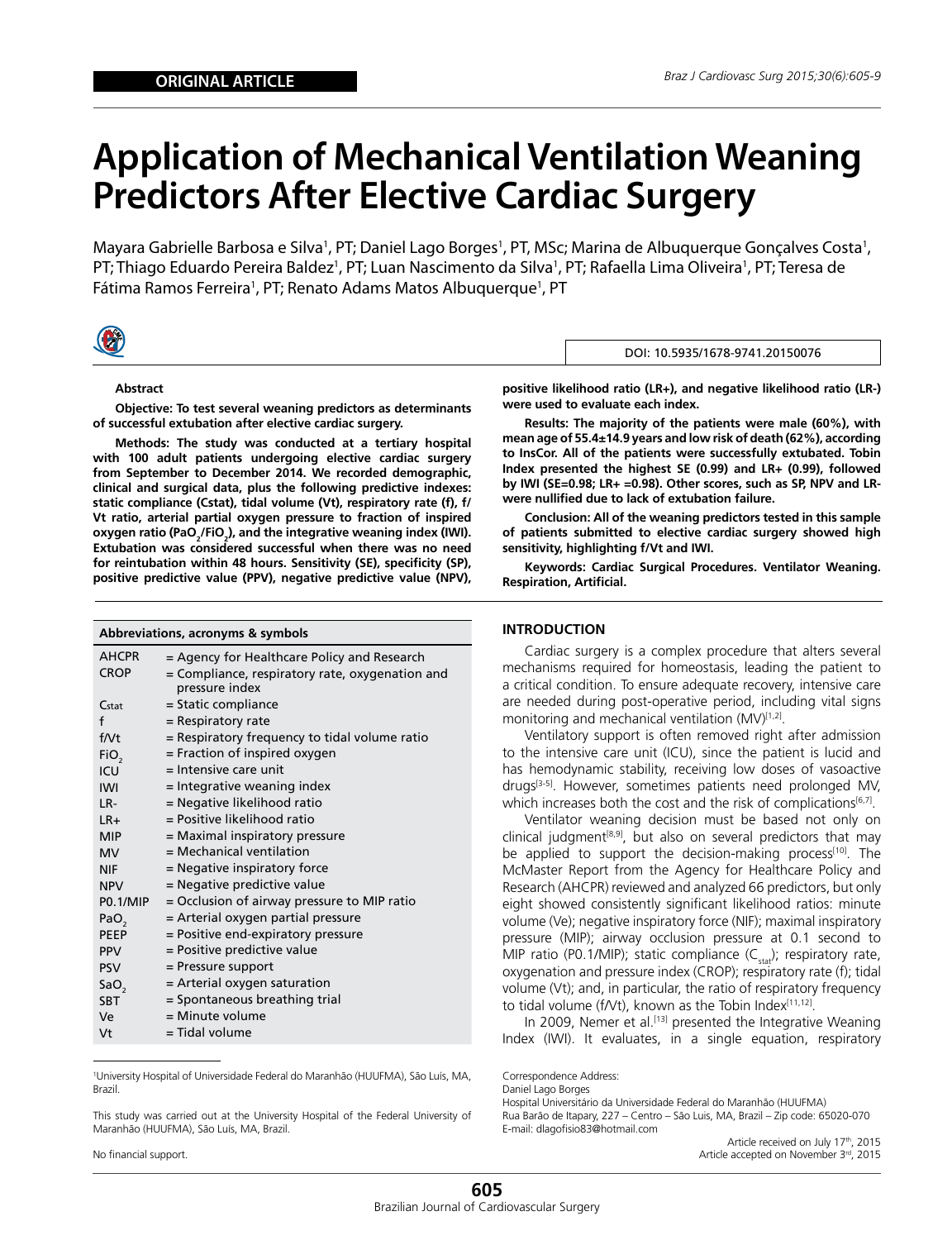mechanics, oxygenation and respiratory pattern through static compliance, arterial oxygen saturation (SaO<sub>2</sub>) and f/Vt  $\left[\left(C_{\text{stat}}\times\right)\right]$ SaO<sub>2</sub>)/(f/V<sub>t</sub>)], respectively. Values  $\geq 25$  ml/cmH<sub>2</sub>O/cycles/min/L may predict weaning success.

Research on MV weaning predictors applied after cardiac surgery are scarce. Therefore, the objective of this study is to test several weaning predictors as determinants of successful extubation after elective cardiac surgery.

#### **METHODS**

This prospective and quantitative study was conducted at a university hospital in São Luís, Maranhão, Brazil. We used a non-probabilistic sample of adult patients submitted to elective cardiac surgery and admitted to the Cardio ICU between September and December 2014. The study was approved by the Institutional Ethics Committee (nº 785.917) and all patients signed an Informed Consent Form.

We excluded patients with neurological, pulmonary or congenital heart diseases and those submitted to emergency surgery. Patients who needed surgical re-intervention, died, required MV over 48 hours after surgery, or had incomplete medical records were also excluded.

Upon ICU admission, all patients received mechanical ventilation performed using Evita 2 dura ventilator (Dräger Medical, Lübeck, Germany) in volume-controlled ventilation mode, with the following parameters:  $V_t$ : 6-8 ml/kg of predicted weight; f: 12 to 16 rpm; PEEP: 8  $\mathsf{cmH}_{2}$ O; inspiratory flow: 8 to 10 times the minute volume  $(V<sub>t</sub> \times f)$ ; inspiratory time: 1.0 second; and  $FiO_2$ : 40%.

Weaning predictors evaluated and their indicative values of successful extubation are shown in Table 1. Static compliance was obtained directly from MV monitor, thirty minutes after ICU admission.

| Indexes                            | Values                                       |
|------------------------------------|----------------------------------------------|
| f/V                                | < 105 cycles/min/L                           |
| <b>IWI</b>                         | $\geq$ 25 ml/cmH <sub>2</sub> O/cycles/min/L |
| Respiratory rate                   | $<$ 30 rpm                                   |
| PaO <sub>2</sub> /FiO <sub>2</sub> | $>$ 255 mmHq                                 |
| Static compliance                  | > 30 cmH <sub>2</sub> O/L/min                |
| Tidal volume                       | $> 315$ ml                                   |

Table 1. Predictive weaning indexes and reference values<sup>[11,12].</sup>

f/Vt=Tobin Index; IWI=integrative weaning index; PaO<sub>2</sub>=arterial oxygen partial pressure; FiO<sub>2</sub>=fraction of inspired oxygen

Once the patient began to have spontaneous breaths and presented satisfactory clinical conditions, such as hemodynamic stability, absence or minimal bleeding and adequate level of consciousness (Glasgow Scale > 10), we switched ventilation mode to pressure support (PSV). After 30 minutes with minimal parameters (pressure support: 7 cmH<sub>2</sub>O/Positive end expiratory pressure: 8  $cmH<sub>2</sub>O$  / FiO<sub>2</sub>: 30%), an arterial blood sample was collected to analyze SaO<sub>2</sub> and PaO<sub>2</sub>/FiO<sub>2</sub> ratio.

Subsequently, ventilometry was performed to determine minute volume, using an analogical Wright spirometer model Mark 8 (Ferraris Development and Engineering Company Limited, Hertford, England). The patient was instructed to breathe normally for one minute, meanwhile the total amount of exhaled volume and respiratory rate were recorded in order to determine tidal volume (Ve/f) and f/Vt (in liters). Integrative Weaning Index was obtained by the following equation, proposed by Nemer et al.<sup>[13]</sup>:  $(C_{stat} \times SaO_2)/(f/V_t)$ .

During the spontaneous breathing test (SBT), the patient was monitored for evidence of weaning failure, such as  $f > 35$ rpm; SaO<sub>2</sub> < 90%; heart rate > 140 bpm; systolic blood pressure > 180 mmHg or < 90 mmHg; agitation; sweating; and altered level of consciousness<sup>[14]</sup>. If none of these signs were observed and after registering of weaning predictors, patients were extubated. Extubation was considered successful if the patient did not require reintubation within 48 hours<sup>[11]</sup>.

Statistical analysis was performed using Stata/SE 12 (Statacorp, CollegeStation, Texas, USA). Continuous variables are presented as mean and standard deviation, categorical variables as frequencies and percentages. To test normality, we applied Shapiro-Wilk test.

Sensitivity (SE = true positive/true positive + false negative), specificity (SP = true negative/true negative + false positive), positive predictive value (PPV = true positive/true positive + false positive), negative predictive value (NPV = true negative/ true negative + false negative), positive likelihood ratio (LR+ = SE/[100-SP]), and negative likelihood ratio (LR- = [100 – SE]/SP) were used to evaluate each index.

## **RESULTS**

Of the 120 patients initially included, 20 were excluded: 10 due to MV over 48 hours, 5 due to associated congenital heart disease, 3 due to incomplete medical records, and 2 due to death after surgery. Therefore, the final sample was comprised of 100 patients.

Clinical and surgical data are described in Table 2. The sample was predominantly male (60%), with mean age of  $55.4 \pm 14.9$ years. 62% of patients presented low risk of mortality (62%), according to InsCor<sup>[15,16]</sup>. Most common intervention was heart valve surgery (52%). Respiratory variables, as static compliance, airway resistance, minute volume, tidal volume, respiratory rate, oxygen saturation, f/Vt, IWI, and MV duration are shown in Table 3.

All patients were successfully extubated. Sensitivity, specificity, positive predictive value, negative predictive value, positive likelihood ratio, and negative likelihood ratio are shown in Table 4. All predictors analyzed had high SE and LR+. Other scores, such as SP, NPV and LR- were nullified due to lack of extubation failure.

# **DISCUSSION**

In our study, which tested MV weaning predictors after cardiac surgery, all patients were successfully extubated. This was expected since most of the patients had low risk of mortality. It is known that the objective of intra- and post-operative MV is to guarantee adequate pulmonary ventilation until the patient is clinically able to breathe spontaneously. Thus, weaning must be considered as soon as possible<sup>[5]</sup>.

It is important to mention that little research concerning weaning predictors after cardiac surgery has been found in the literature, emphasizing the importance of our study.

All predictors analyzed showed high sensibility. This result is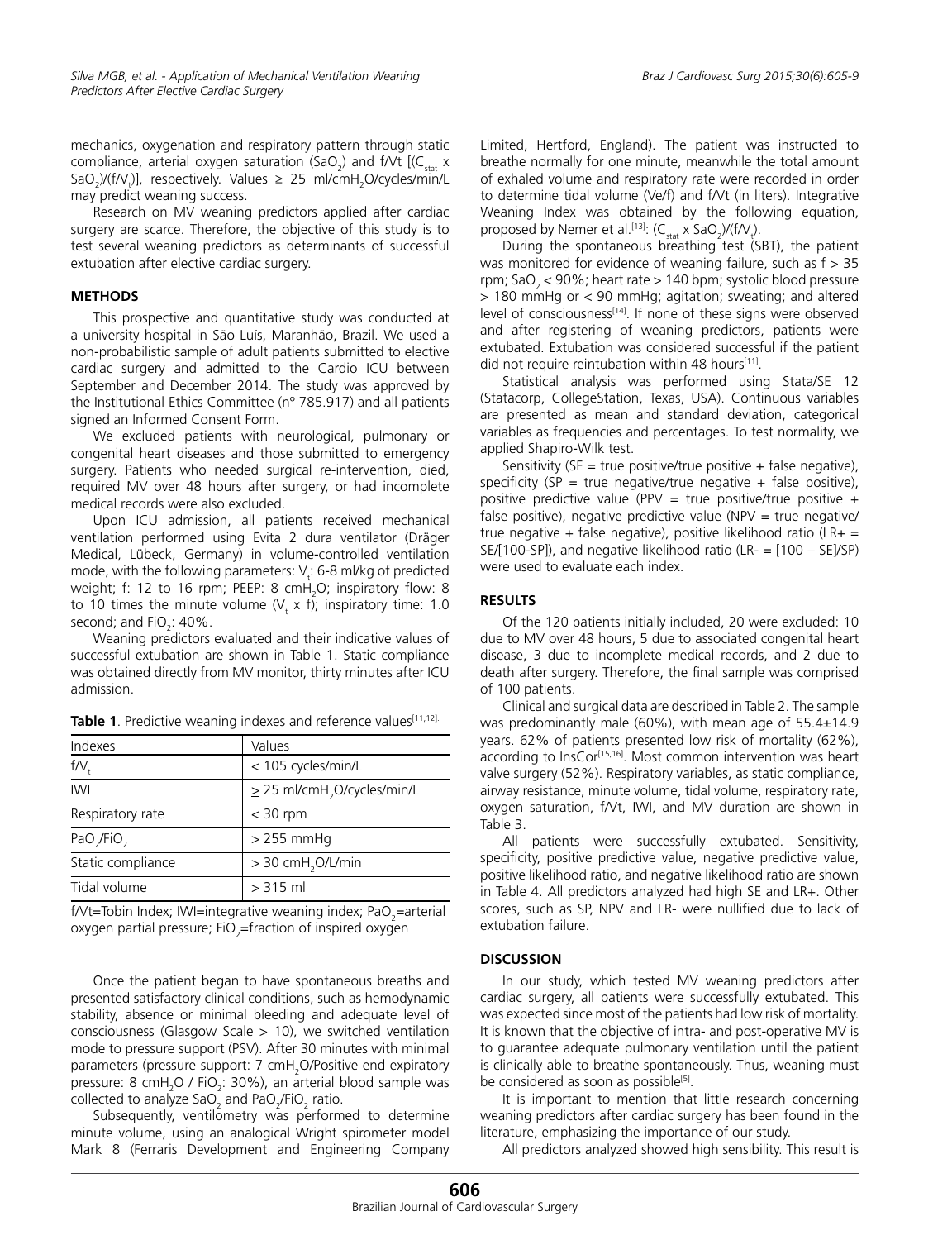| Variables                       | n (%)   | Mean $\pm$ SD   |  |
|---------------------------------|---------|-----------------|--|
| Gender                          |         |                 |  |
| Male                            | 60 (60) |                 |  |
| Female                          | 40 (40) |                 |  |
| Age (years)                     |         | $55.4 \pm 14.9$ |  |
| BMI (kg/m <sup>2</sup> )        |         | $26.3 + 5.7$    |  |
| InsCor                          |         |                 |  |
| Low risk                        | 62 (62) |                 |  |
| Moderate risk                   | 33 (33) |                 |  |
| High risk                       | 5(5)    |                 |  |
| Surgery                         |         |                 |  |
| CABG                            | 45 (45) |                 |  |
| Valve repair or replacement     | 52 (52) |                 |  |
| Aortic surgery                  | 3(3)    |                 |  |
| Drainage tubes                  |         | $1.8 + 0.8$     |  |
| Surgery duration (minutes)      |         | 252.7±86.7      |  |
| Pump duration (minutes)         |         | $106.9 + 42.1$  |  |
| Aortic clamp duration (minutes) |         | 79.6±41.4       |  |

**Table 2.** Clinical and surgical data of patients undergoing elective cardiac surgery.

BMI=Body Mass Index. CABG=coronary artery bypass grafting.

| <b>Table 3.</b> Respiratory data of patients undergoing elective |  |
|------------------------------------------------------------------|--|
| cardiac surgery.                                                 |  |

| Variables                                  | Mean $\pm$ SD    |  |  |
|--------------------------------------------|------------------|--|--|
| Static compliance (ml/cmH <sub>2</sub> O)  | $43.3 \pm 12.5$  |  |  |
| Airway resistance (cmH <sub>2</sub> O/L/s) | $11.7 \pm 10.2$  |  |  |
| Minute volume (L)                          | $7.5 \pm 1.8$    |  |  |
| Tidal volume (ml)                          | $405.6 \pm 97.5$ |  |  |
| Respiratory rate (rpm)                     | $19.2 \pm 4.8$   |  |  |
| Oxygen saturation (%)                      | $98.3 \pm 1.1$   |  |  |
| MV duration (hours)                        | $18.1 \pm 13.6$  |  |  |
| f/V, (cycles/min/L)                        | $52+21.9$        |  |  |
| IWI (ml/cmH <sub>2</sub> O/cycles/min/L)   | $100.3 \pm 70.7$ |  |  |

MV=mechanical ventilation; f/Vt=Tobin Index; IWI=integrative weaning index

corroborated by other studies that showed better performance of weaning predictors in patients under mechanical ventilation for short periods, as our sample<sup>[10,17-19]</sup>.

Tobin Index (f $N_t$ ) is considered the most sensitive parameter for predicting weaning success<sup>[10,12,14,20,21]</sup>, supporting our findings. However, research has demonstrated that this index is not as accurate<sup>[22-26]</sup>. This is explained by differences in the studied populations, which lead to variation in pretest probability and, consequently, test referral bias<sup>[27]</sup>.

Different from our findings, a recent study with 72 patients demonstrated that evolution of breathing pattern, assessed by percent change in f/VT during SBT, was better than a single mensuration. A 5% increase in  $f/V_t$  after 30 minutes of SBT revealed an area under the ROC curve of 0.83, 83% of sensitivity and 78% of specificity<sup>[28]</sup>.

The IWI is a promising new weaning predictor. Nemer et al.<sup>[13]</sup> found an area under the ROC curve greater than  $f/V$ . (0.96 *vs.* 0.85; *P*=0.003) as well as better SE (0.97), SP (0.94), PPV (0.99), NPV (0.14), LR+ (16.05) and LR- (0.03), with highly accurate values, same as Madani et al.<sup>[29]</sup>. In our study, we found similar SE values for the IWI (SE 0.98), although lower than f/  $V_{t}$  (se 0.99).

On the other hand, Boniatti et al.<sup>[30]</sup> evaluated a modified IWI, which utilized peripheral oxygen saturation instead of SaO<sub>2</sub>, and concluded that this index, similar to other predictors, does not accurately predict extubation failure.

Some studies showed that PaO<sub>2</sub>/FiO<sub>2</sub> ratio was not accurate for predicting successful weaning[13,31]. A large variation of its values may predict extubation success (<150 to 300 mmHg)[10,32] and this could explain differing results. Another point that must be considered is the possibility of extubation even with lowerthan-recommended values[33].

Concerning respiratory rate, a recent study reported that the best cut-off value generated by the ROC curve is  $f \leq 24$  rpm. This result suggests that the cut-off values found in literature are excessively high. In this same study, f was considered an efficient predictor of weaning failure (SE 100%; SP 85%; NPV 100%; PPV 60%, LR+ 6.68; LR- 0; and accuracy 88%, *P<*0.0001)<sup>[34]</sup>.

The small sample is a major limitation of our study. In addition, the lack of extubation failure compromised statistical analysis, although this may be justified by the sample characteristics.

# **CONCLUSION**

All of the weaning predictors tested in this sample of patients submitted to elective cardiac surgery showed high sensitivity, highlighting f $N_t$  and IWI.

|  | Table 4. Predictive weaning indexes, absolute and percentage values, sensitivity and specificity. |
|--|---------------------------------------------------------------------------------------------------|
|--|---------------------------------------------------------------------------------------------------|

| Indexes                            | Sensitivity<br>(% [IC95%]) | Specificity (%) | PP <sub>V</sub><br>$(\%$ [IC95%]) | <b>NPV</b><br>(%[IC95%]) | $LR+$ | LR-      |
|------------------------------------|----------------------------|-----------------|-----------------------------------|--------------------------|-------|----------|
| $f/V_{+}$                          | 0.99 [0.94-0.99]           |                 | $1[0.95-1]$                       | $0[0-0.94]$              | 0.99  | 0        |
| <b>IWI</b>                         | 0.98 [0.92-0.99]           | 0               | $1[0.95-1]$                       | $0[0-0.80]$              | 0.98  | 0        |
| Respiratory rate                   | $0.97$ [0.90-0.99]         | 0               | $1[0.95-1]$                       | $0 [0 - 0.69]$           | 0.97  | 0        |
| PaO <sub>2</sub> /FiO <sub>2</sub> | 0.97 [0.90-0.99]           |                 | $1[0.95-1]$                       | $0 [0 - 0.69]$           | 0.97  | 0        |
| Static compliance                  | $0.86$ [0.77-0.91]         | 0               | $1[0.94-1]$                       | $0[0-0.27]$              | 0.86  | $\Omega$ |
| Tidal volume                       | $0.85$ [0.76-0.91]         |                 | 1 [0.94-1]                        | $0[0-0.25]$              | 0.85  | 0        |

f/V<sub>t</sub>=Tobin Index; IWI=integrative weaning index; PaO<sub>2</sub>=arterial oxygen partial pressure; FiO<sub>2</sub>=fraction of inspired oxygen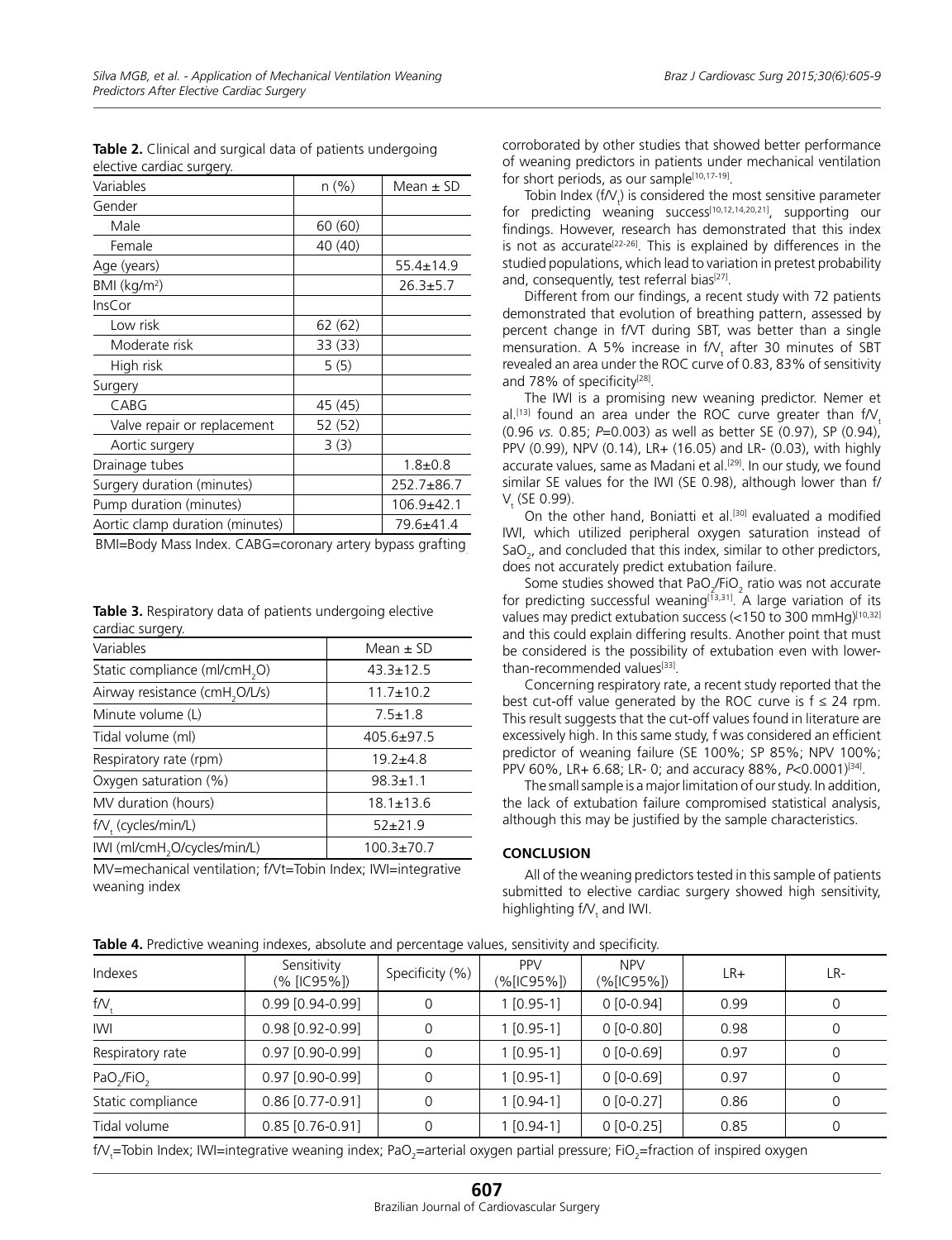#### **Authors' roles & responsibilities**

- MGBS Study design; implementation of projects/experiments; analysis/interpretation of data; manuscript writing or critical review of its content; final approval of the manuscript
- DLB Study design; implementation of projects/experiments; analysis/interpretation of data; statistical analysis; manuscript writing or critical review of its content; final approval of the manuscript
- MAGC Implementation of projects/experiments; final approval of the manuscript
- TEPB Implementation of projects/experiments; final approval of the manuscript
- LNS Implementation of projects/experiments; final approval of the manuscript
- RLO Implementation of projects/experiments; final approval of the manuscript
- TFRF Implementation of projects/experiments; final approval of the manuscript
- RAMA Implementation of projects/experiments; final approval of the manuscript

#### **REFERENCES**

- 1. Alcade RV, Guaragna JC, Bodanese LC, Castro I, Sussenbach E, Noer R, et al. High dose of amiodarone in a short-term period reduces the incidence of postoperative atrial fibrillation and atrial flutter. Arq Bras Cardiol. 2006;87(3):236-40.
- 2. Bianco ACM, Timerman A, Paes AT, Gun C, Ramos RF, Freire RBP, et al. Prospective risk analysis in patients submitted to myocardial revascularization surgery. Arq Bras Cardiol. 2005;85(4):254-61.
- 3. Nozawa E, Kobayashi E, Matsumoto ME, Feltrim MIZ, Carmona MJC, Auler Júnior JAC, et al. Avaliação de fatores que influenciam no desmame de pacientes em ventilação mecânica prolongada após cirurgia cardíaca. Arq Bras Cardiol. 2003;80(3):301-5.
- 4. Gonçalves JQ, Martins RC, Andrade APA, Cardoso FPF, Melo MHO. Características do processo de desmame da ventilação mecânica em hospitais do Distrito Federal. Rev Bras Ter Intensiva. 2007;19(1):38-43.
- 5. Goldwasser R, Farias A, Freitas EE, Saddy F, Amado V, Okamoto V. Desmame e interrupção da ventilação mecânica. J Bras Pneumol. 2007;33(supl 2):128-36.
- 6. Lellouche F, Mancebo J, Jolliet P, Roeseler J, Schortgen F, Dojat M, et al. A multicenter randomized trial of computer-driven protocolized weaning from mechanical ventilation. Am J Respir Crit Care Med. 2006;174(8):894-900.
- 7. Carson SS, Bach PB, Brzozowski L, Leff A. Outcomes after long-term acute care. An analysis of 133 mechanically ventilated patients. Am J Respir Crit Care Med. 1999;159(5 pt 1):1568-73.
- 8. Tobin MJ. Advances in mechanical ventilation. N Engl J Med. 2001;344(26):1986-96.
- 9. Ely EW, Baker AM, Dunagan DP, Burke HL, Smith AC, Kelly PT, et al. Effect on the duration of mechanical ventilation of identifying patients capable of breathing spontaneously. N Engl J Med. 1996;335(25):1864-9.
- 10. Boles JM, Bion J, Connors A, Herridge M, Marsh B, Melot C, et al. Weaning from mechanical ventilation. Eur Respir J. 2007;29(5):1033-56.
- 11. MacIntyre NR, Cook DJ, Ely Jr EW, Epstein SK, Fink JB, Heffner JE, et al.; American Association for Respiratory Care; American College of Critical Care Medicine. Evidence-based guidelines for weaning and

discontinuing ventilator support: a collective task force facilitated by the American College of Chest Physicians; the American Association for Respiratory Care; and the American College of Critical Care Medicine. Chest. 2001;120(6 suppl.):375S-95S.

- 12. Tobin MJ, Jubran A. Meta-analysis under the spotlight: focused on meta-analysis of ventilator weaning. Crit Care Med. 2008;36(1):1-7.
- 13. Nemer SN, Barbas CS, Caldeira JB, Cárias TC, Santos RG, Almeida RC, et al. A new integrative weaning index of discontinuation from mechanical ventilation. Crit Care. 2009;13(5):R152.
- 14. Nemer SN, Barbas CS, Caldeira JB, Guimarães B, Azeredo LM, Gago R, et al. Evaluation of maximal inspiratory pressure, tracheal airway occlusion pressure, and its ratio in the weaning outcome. J Crit Care. 2009;24(3):441-6.
- 15. Lisboa LAF, Mejia OAV, Moreira LFP, Dallan LAO, Pomerantzeff PMA, Dallan LRP, et al. EuroSCORE II and the importance of a local model, InsCor and the future SP-SCORE. Braz J Cardiovasc Surg. 2014;29(1):1-8.
- 16. Tiveron MG, Bomfim HA, Simplício MS, Bergonso MH, Matos MPB, Ferreira SM, et al. Performance of InsCor and three international scores in cardiac surgery at Santa Casa de Marília. Braz J Cardiovasc Surg. 2015;30(1):1-8.
- 17. Purro A, Appendini L, De Gaetano A, Gudjonsdottir M, Donner CF, Rossi A. Physiologic determinants of ventilator dependence in longterm mechanically ventilated patients. Am J Respir Crit Care Med. 2000;161(4 pt 1):1115-23.
- 18. Rudy EB, Daly BJ, Douglas S, Montenegro HD, Song R, Dyer MA. Patient outcome for the chronically critically ill: special care unit versus intensive care unit. Nurs Res. 1995;44(6):324-31.
- 19. Seneff MG, Wagner D, Thompson D, Honeycutt C, Silver MR. The impact of long-term acute-care facilities on the outcome and cost of care for patients undergoing prolonged mechanical ventilation. Crit Care Med. 2000;28(2):342-50.
- 20. Epstein SK. Weaning from ventilatory support. Curr Opin Crit Care. 2009;15(1):36-43.
- 21. Eskandar N, Apostolakos MJ. Weaning from mechanical ventilation. Crit Care Clin. 2007;23(2):263-74.
- 22. Conti G, Montini L, Pennisi MA, Cavaliere F, Arcangeli A, Bocci MG, et al. A prospective, blinded evaluation of indexes proposed to predict weaning from mechanical ventilation. Intensive Care Med. 2004;30(5):830-6.
- 23. Shikora SA, Benotti PN, Johannigman JA. The oxygen cost of breathing may predict weaning from mechanical ventilation better than the respiratory rate to tidal volume ratio. Arch Surg. 1994;129(3):269-74.
- 24. Lee KH, Hui KP, Chan TB, Tan WC, Lim TK. Rapid shallow breathing (frequency-tidal volume ratio) did not predict extubation outcome. Chest. 1994;105(2):540-3.
- 25. Savi A, Teixeira C, Silva JM, Borges LG, Pereira PA, Pinto KB, et al. Weaning predictors do not predict extubation failure in simple-towean patients. J Crit Care. 2012;27(2):221.e.1-8.
- 26. Reis HFC, Almeida MLO, Silva MF, Moreira JO, Rocha MS. Association between the rapid shallow breathing index and extubation success in patients with traumatic brain injury. Rev Bras Ter Intensiva. 2013;25(3):212-7.
- 27. Tobin MJ, Jubran A. Variable performance of weaning-predictor tests: role of Bayes' theorem and spectrum and testes-referral bias. Intensive Care Med 2006;32(12):2002-12.
- 28. Segal LN, Oei E, Oppenheimer BW, Goldring RM, Bustami RT, Ruggiero S, et al. Evolution of pattern of breathing during a spontaneous breathing trial predicts successful extubation. Intensive Care Med. 2010;36(3):487-95.
- 29. Madani SJ, Saghafinia M, Nezhad HS, Ebadi A, Ghochani A, Tavasoli AF, et al. Validity of integrative weaning index of discontinuation from mechanical ventilation in Iranian ICUs. Thrita. 2013;2(2):62-8.
- 30. Boniatti VM, Boniatti MM, Andrade CF, Zigiotto CC, Kaminski P, Gomes SP, et al. The modified integrative weaning index as a predictor of extubation failure. Respir Care. 2014;59(7):1042-7.
- 31. Frutos-Vivar F, Ferguson ND, Esteban A, Epstein SK, Arabi Y,